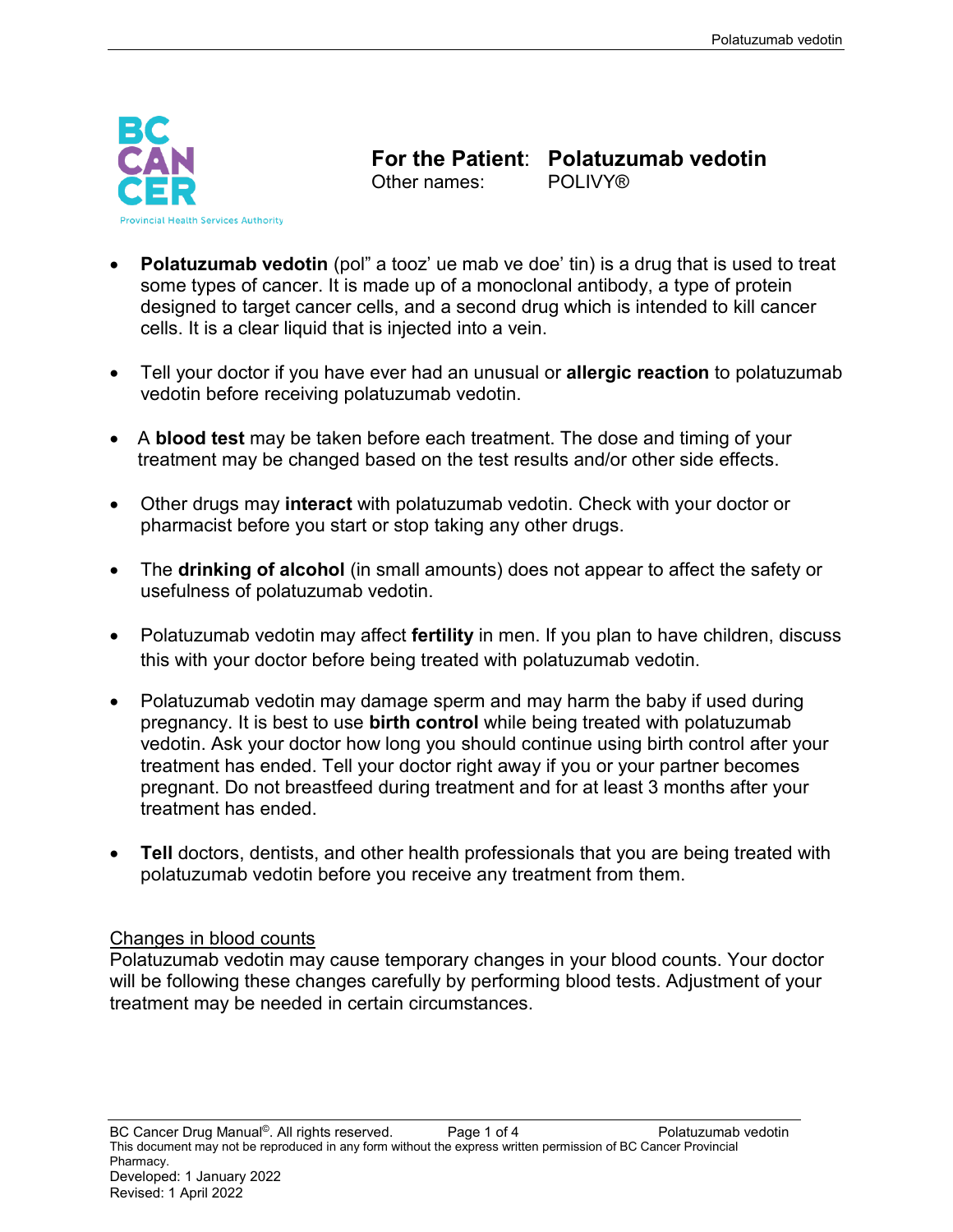| <b>BLOOD COUNTS</b>                                                                                                                                                       | <b>MANAGEMENT</b>                                                                                                                                                                                                                                                                                                                                                                                                                                                                                                                                                                                                                                     |
|---------------------------------------------------------------------------------------------------------------------------------------------------------------------------|-------------------------------------------------------------------------------------------------------------------------------------------------------------------------------------------------------------------------------------------------------------------------------------------------------------------------------------------------------------------------------------------------------------------------------------------------------------------------------------------------------------------------------------------------------------------------------------------------------------------------------------------------------|
| Normal white blood cells protect your body<br>by fighting bacteria (germs) that cause<br>infection. When they are low, you are at<br>greater risk of having an infection. | To help prevent infection:<br>• Wash your hands often and always<br>after using the bathroom.<br>• Avoid crowds and people who are sick.<br>Call your doctor <i>immediately</i> at the<br>first sign of an infection such as fever<br>(over 38°C or 100°F by an oral<br>thermometer), chills, cough, or burning<br>when you pass urine.                                                                                                                                                                                                                                                                                                               |
| Normal platelets help your blood to clot<br>normally after an injury (e.g., cut). When<br>the platelet count is low, you may be<br>more likely to bruise or bleed.        | To help prevent bleeding problems:<br>• Try not to bruise, cut, or burn yourself.<br>Clean your nose by blowing gently. Do<br>not pick your nose.<br>• Avoid constipation.<br>• Brush your teeth gently with a soft<br>toothbrush as your gums may bleed<br>more easily.<br>Some medications such as ASA (e.g.,<br>ASPIRIN®) or ibuprofen (e.g., ADVIL®)<br>may increase your risk of bleeding.<br>• Do not stop taking any medication that<br>has been prescribed by your doctor<br>(e.g., ASA for your heart).<br>• For minor pain, try acetaminophen<br>(e.g., TYLENOL <sup>®</sup> ) first, but occasional<br>use of ibuprofen may be acceptable. |

Side effects are listed in the following table in the order in which they may occur. Tips to help manage the side effects are included.

| <b>SIDE EFFECTS</b>                                                                                                                                                                                                                                   | <b>MANAGEMENT</b>                                                                                                                                                              |
|-------------------------------------------------------------------------------------------------------------------------------------------------------------------------------------------------------------------------------------------------------|--------------------------------------------------------------------------------------------------------------------------------------------------------------------------------|
| <b>Allergic reactions</b> may occur. Signs of<br>an allergic reaction may include flushing,<br>rash, itching, dizziness, swelling or<br>breathing problems.<br>This can occur immediately or several<br>hours after receiving polatuzumab<br>vedotin. | Tell your nurse if this happens while you<br>are receiving polatuzumab vedotin or<br>contact your oncologist <i>immediately</i> if this<br>happens after you leave the clinic. |
| <b>Pain or tenderness</b> may occur where the<br>needle was placed.                                                                                                                                                                                   | Apply cool compresses or soak in cool<br>water for 15-20 minutes several times a<br>day.                                                                                       |
| RC Cancer Drug Manual <sup>©</sup> All rights reserved                                                                                                                                                                                                | $P$ ane $2$ of $\Lambda$<br>Polatuzumah vedotin                                                                                                                                |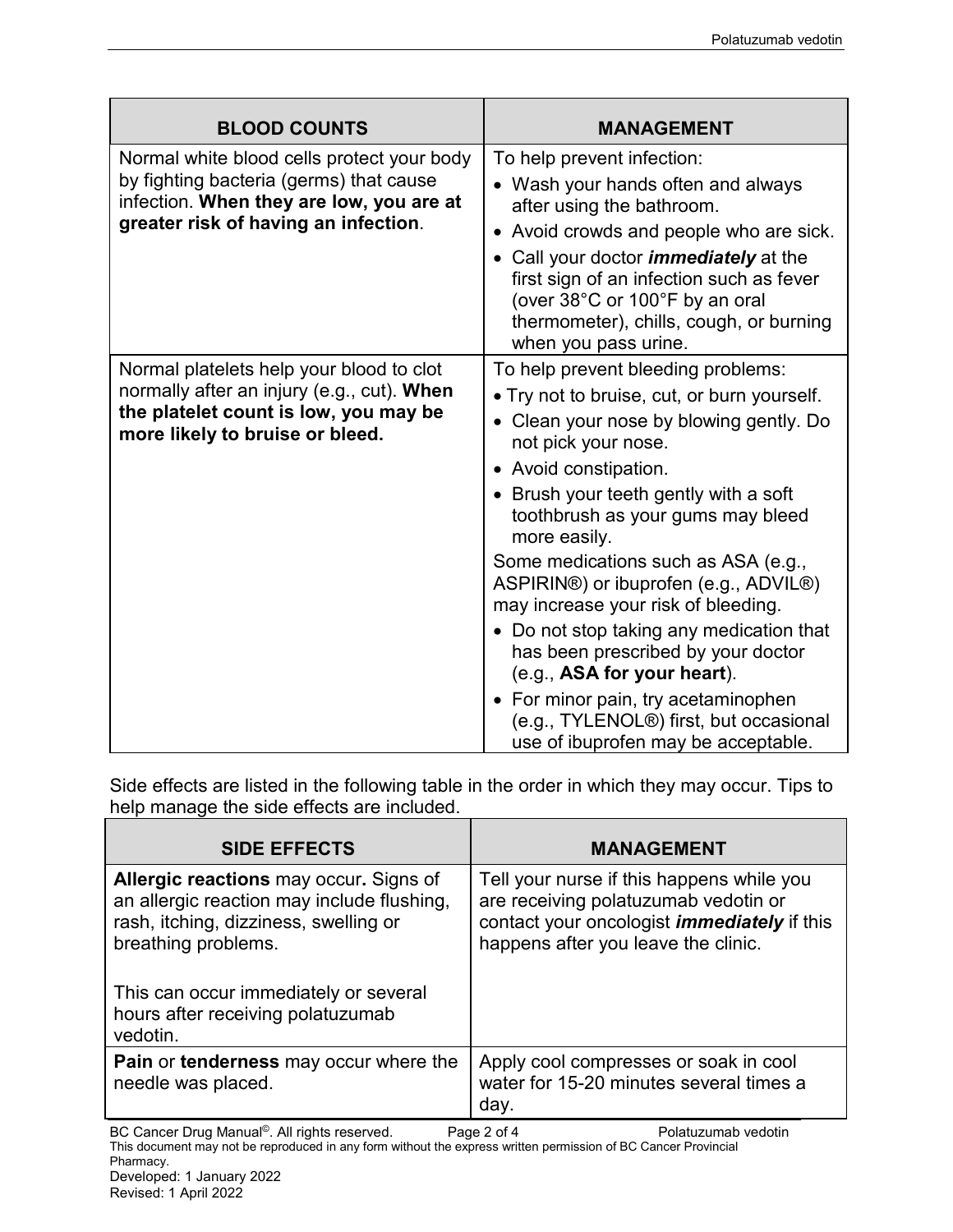| <b>SIDE EFFECTS</b>                                                                                                                                                         | <b>MANAGEMENT</b>                                                                                                                                                                                                                                                                                                                                    |
|-----------------------------------------------------------------------------------------------------------------------------------------------------------------------------|------------------------------------------------------------------------------------------------------------------------------------------------------------------------------------------------------------------------------------------------------------------------------------------------------------------------------------------------------|
| Fever and chills may sometimes occur.                                                                                                                                       | Fever (over 38°C or 100°F by an oral<br>thermometer) may be a sign of an<br>infection. Report this to your doctor<br>immediately.                                                                                                                                                                                                                    |
| Nausea and vomiting may occur after<br>your treatment. Most people have little or<br>no nausea.                                                                             | You may be given a prescription for<br>antinausea drug(s) to take before your<br>treatment and/or at home. It is easier to<br>prevent nausea than treat it once it has<br>occurred, so follow directions closely.<br>• Drink plenty of fluids.<br>• Eat and drink often in small amounts.<br>• Try the ideas in Practical Tips to Manage<br>Nausea.* |
| Numbness or tingling of the fingers or<br>toes may sometimes occur. This will<br>slowly return to normal once your<br>treatments are over. This may take<br>several months. | • Be careful when handling items that are<br>sharp, hot, or cold.<br>Tell your doctor at your next visit,<br>especially if you have trouble with buttons,<br>writing, or picking up small objects.                                                                                                                                                   |
| Diarrhea may sometimes occur.                                                                                                                                               | If diarrhea is a problem:<br>• Drink plenty of fluids.<br>• Eat and drink often in small amounts.<br>• Avoid high fibre foods as outlined in Food<br>Choices to Help Manage Diarrhea.*                                                                                                                                                               |
| <b>Constipation</b> may sometimes occur.                                                                                                                                    | • Exercise if you can.<br>• Drink plenty of fluids.<br>. Try ideas in Food Choices to Manage<br>Constipation.*                                                                                                                                                                                                                                       |
| Loss of appetite and weight loss may<br>sometimes occur.                                                                                                                    | Try the ideas in Food Ideas to Help with<br>Decreased Appetite.*                                                                                                                                                                                                                                                                                     |
| Tiredness and lack of energy may<br>sometimes occur.                                                                                                                        | • Do not drive a car or operate machinery if<br>you are feeling tired.<br>. Try the ideas in Fatigue/Tiredness -<br><b>Patient Handout.*</b>                                                                                                                                                                                                         |
| <b>Hair loss does not occur with</b><br>polatuzumab vedotin.                                                                                                                |                                                                                                                                                                                                                                                                                                                                                      |

**\*Please ask your nurse or pharmacist for a copy.**